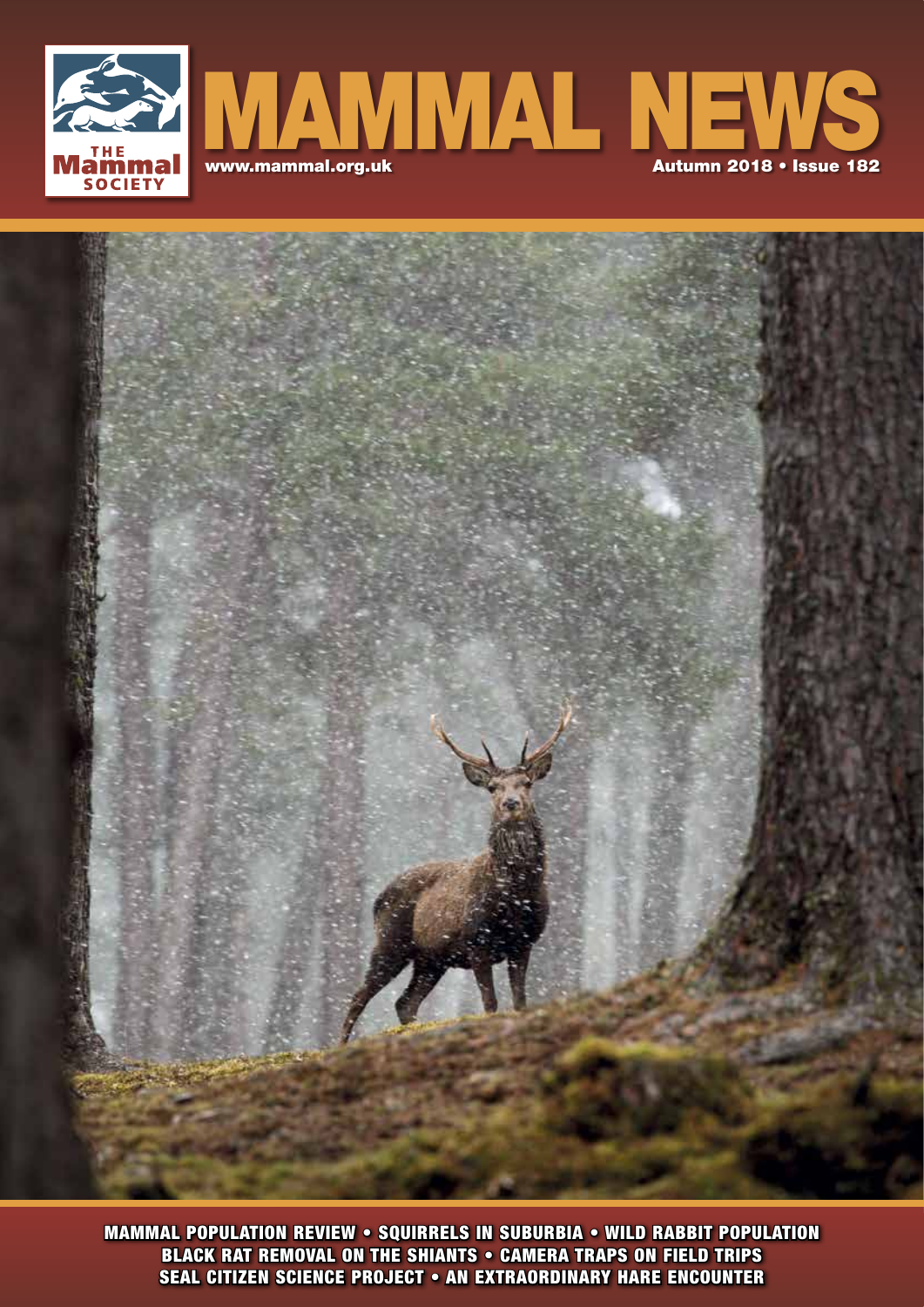

**Mark Hows**

## Black death – black rat removal on the Shiants

## **As of March 2018 the Shiant Islands have been declared free of black rats. This is Mark Hows' personal reminiscence about a trip to see them before their eradication.**

After the eradication from Lundy in the early 2000s the Shiant Islands were the last stronghold of the black rat in the UK. Their origins are believed to be from an 18th Century shipwreck and they have lived there ever since in what appeared to be a relatively small but stable population, estimated by the RSPB at approximately peaking at 3,600.

The islands are uninhabited, with only a few visitors each year, so there is no supplementary food apart from that found naturally in the islands. There is a finite amount of food on the islands during the winter, so the rat population, which increases after eating seabird eggs and chicks during the summer, falls back to a low level. This means that the amount of seabird predation is probably constant each summer. However, with dwindling seabird numbers in the northern seas, due to over fishing, pollution and climate change amongst other reasons, it was decided to eliminate black rats from the Shiants. Doing so would offer breeding opportunities to such species as Manx shearwaters and

storm petrels, which struggle to nest on islands with rats present and are indeed absent from the Shiants.

In 2015 the RSPB and SNH, in conjunction with the Nicholson family who own the islands, embarked on a £1 million project to eradicate black rats from the Shiant Islands. Public sympathy for rats is low, so declaring them as a non-native species (despite them being in the UK since medieval times), meant there was little opposition to the project, apart from some animal rights groups.

The decline in black rats in the UK has been attributed to the arrival of brown rats in the 18th century, these are larger and are thought to out-compete them. But, in all of their range, brown rats are also present, so I am not sure we fully understand their decline. Since the eradication of black rats from Lundy, the only major population UK was on the Shiant Isles. Anecdotally there are black rat records from many places and indeed the NBN atlas shows some small localised populations on the British mainland, mainly around some of the docks and ports associated with introductions from cargo. Care should be taken with misidentification; a possibility as brown rats can often be black.

## **Black rat or brown rat**

Rattus rattus or Rattus norvegicus

Although they are named after colours, it is possible to get either colour in each species, however, their behaviour is different. Black rats are natural climbers hence their nickname of "roof rat" whereas brown rats prefer heading underground. The black rats are believed to be more highly dependent on buildings and thus are more vulnerable to poisoning.

It is believed that the black rat has a population of zero in the UK now but it cannot be considered extinct here until an exhaustive survey has been conducted. It is possible that they are isolated to some ports.

Further information about their distribution is in the Mammal Society's Population Review.

Request from the Mammal Society: Please get in touch if you think you have seen a black rat especially in the London/Medway area.

**atlas@themammalsociety.org**